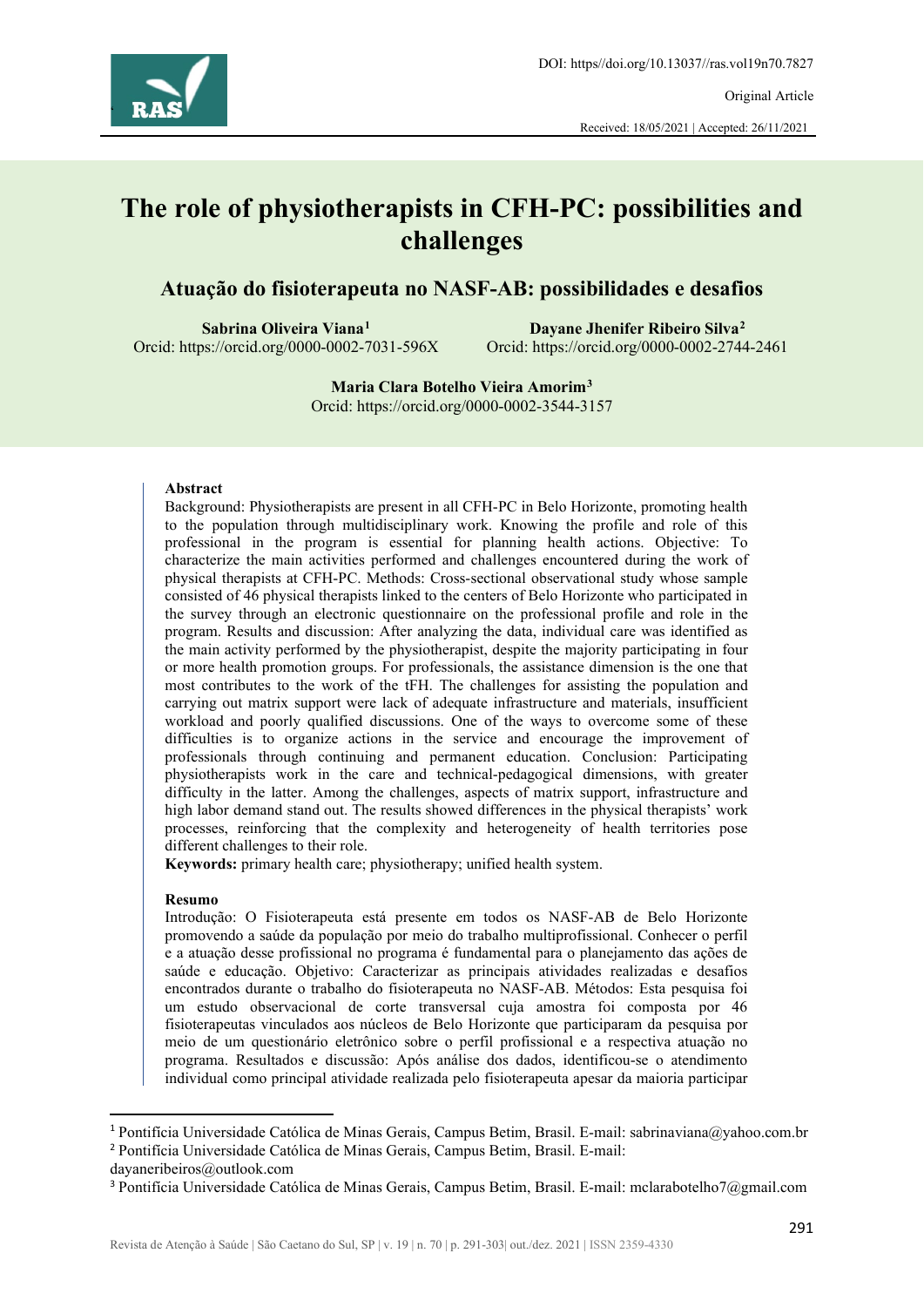de quatro ou mais grupos de promoção à saúde. Falta de infraestrutura adequada e materiais, carga horária insuficiente e discussões pouco qualificadas constituíram desafios para assistência à população e realização do matriciamento. Uma das formas de superar algumas dessas dificuldades é por meio do aperfeiçoamento dos profissionais mediante educação continuada e permanente. Em relação à qualificação das reuniões de apoio matricial, estratégias como a organização das ações no serviço e qualificação dos profissionais podem ser empregadas. Conclusão: Os principais desafios encontrados foram na dimensão técnicopedagógica. Um mesmo aspecto foi apontado como facilitador por parte dos participantes e por outros como barreira, demonstrando a complexidade e heterogeneidade dos territórios de saúde.

**Palavras-chave:** atenção primária à saúde; fisioterapia; atenção básica.

#### **Background**

 The Expanded Center for Family Health and Primary Care (CFH-PC), formerly named the Family Health Support Center (NFH), was created on January 24, 2008, to support the Family Health Strategy (FHS) and expand the actions of Primary Care (PC) in Brazil<sup>1,2</sup>. The objective of this program is to promote multidisciplinary care according to the priority and health needs of the population in a given region.

 After 13 years since its creation, it can be said that the NFH-PC is still an innovative and necessary proposal for PC. In Minas Gerais, the implementation of the program took place at different periods in the municipalities. In Belo Horizonte, the Centers were implemented in 2008, the same year that Ministerial Decree No. 1541 was published, and several expansions have taken place since. Currently, this municipality has 82 CFH-PC teams made up of health professionals with different training from those who are part of the family health team (tFH). The constitution of this program varies according to the epidemiological profile of the population and the priorities of the municipality, and may include a social worker, physical educator, pharmacist, physiotherapist, speech therapist, nutritionist, psychologist and occupational therapist, among others<sup>2,3</sup>. The role of these professionals is to act in line with the FHS professionals and contribute to the comprehensiveness of health care through

clinical work and educational actions for the enrolled population<sup>4</sup>.

Among the challenges posed to the full and effective role of CFH-PC professionals, researchers point out difficulties in providing matrix support<sup>4,5</sup> and understanding the work dynamic<sup>6</sup>, in addition to the need to manage the workload to respond to the high demand for care<sup>5,7</sup>.

Physiotherapists, together with other professionals from the CFH-PC, play an important role in PC based on comprehensiveness, territorial understanding, humanization, interdisciplinarity and intersectoriality<sup>6</sup>. Thus, they perform health promotion, rehabilitation and disease prevention actions through individual, collective and home care within or outside the Basic Health Unit  $(BHU)^8$ . The role of physical therapists at CFH-PC arouses the interest of researchers, especially due to the rehabilitative nature that gave rise to the profession, leaving this professional excluded from PC for a long time. The current proposal for professional training of physical therapists is broader and should prepare them to act as generalists, assuming responsibility for preventive and health promotion actions, in addition to diagnosis, treatment and rehabilitation in all life cycles<sup>5</sup>.

Given the above, this study aimed to characterize the role of physiotherapists linked to CFH-PC in the city of Belo Horizonte, identifying the main activities performed and difficulties encountered while working in PC.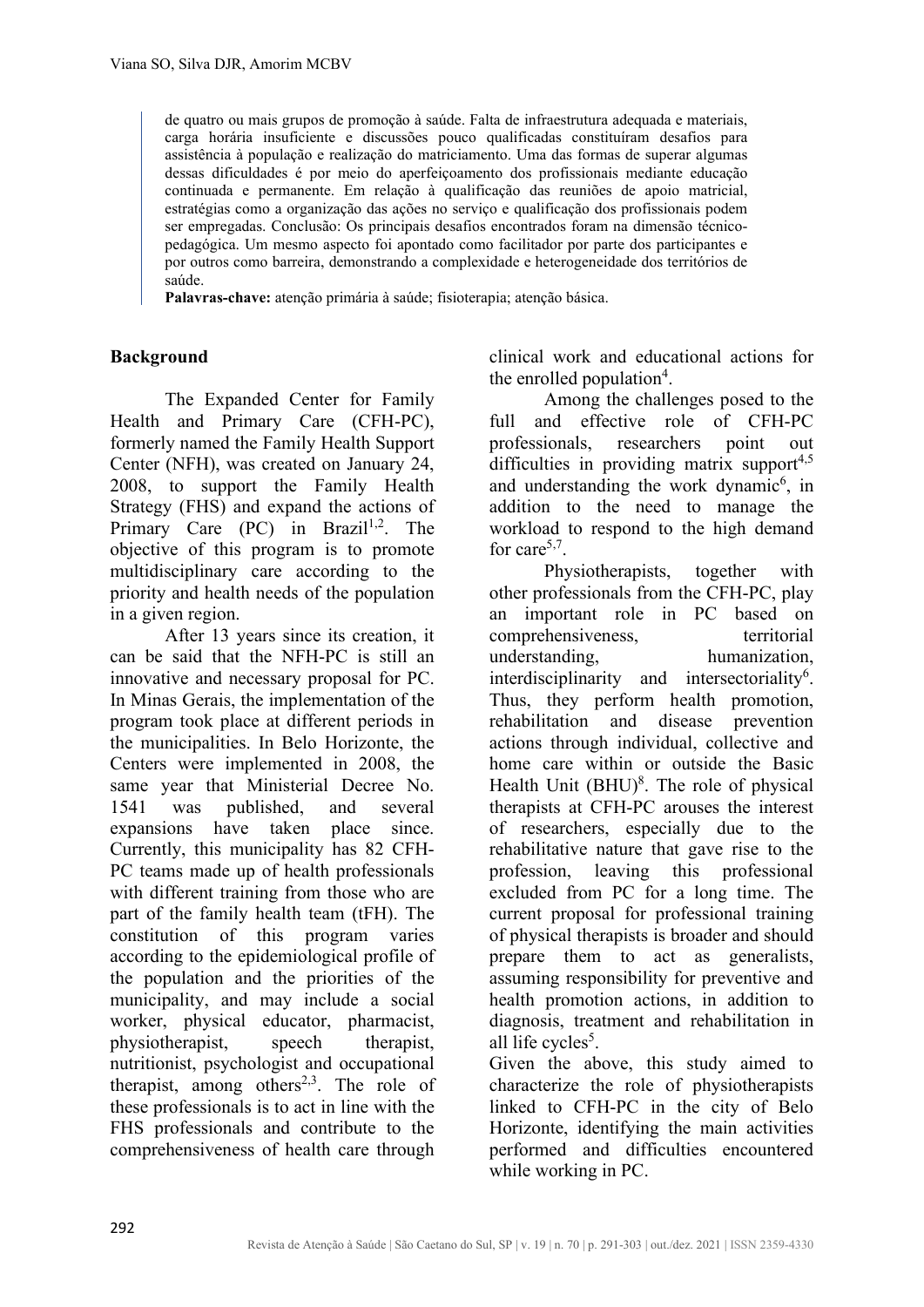#### **Materials and Methods**

#### **Sample and type of study**

This was an observational crosssectional study approved by the Research Ethics Committee under numbers 13319719.4.3001.5140 and 13319719.4.0000.5137. The convenience sample consisted of all physiotherapists from the CFH-PC in the city of Belo Horizonte, totaling 82 professionals.

#### **Research design**

Data were collected from October 2019 to March 2020 with a semi-structured electronic questionnaire consisting of 33 items related to the profile and role of physiotherapists in the CFH-PC. The questionnaire was prepared by the researchers themselves and contained two parts. The first, part A, addressed the sociodemographic and occupational characteristics of physiotherapists in 12 multiple-choice questions, while part B consisted of 22 questions about the professionals' role in the CFH-PC, four of which were discursive.

The self-administered questionnaires were sent electronically to the professionals, with the consent of the competent health department. Seven days after the form was sent, reminders were sent by email, with an interval of seven days between them.

#### **Inclusion and Exclusion Criteria**

Physical therapists active in the role during the data collection period (October 2019 to March 2020), who agreed to participate in the research, were included.

#### **Statistical Analysis and Procedures**

After obtaining the completed questionnaires, the data were computerized and analyzed using the statistical program SPSS (Statistical Package for Social Science, version 22.0). Descriptive analysis was performed with measures of central tendency (mean, median), dispersion (standard deviation), frequency

and percentage to characterize the sample and Student's T test for bivariate analysis (alpha considered equal to 0.05). Discursive questions were analyzed through thematic analysis, following the steps: reading and familiarization with the data to identify possible themes and patterns of occurrence; data reduction and creation of categories for analysis; search for themes that confer meaning; review and refinement of themes and detailed analysis based on theoretical assumptions<sup>9</sup>.

## **Results**

In all, 82 questionnaires were sent to physiotherapists, of which 46 were answered, which represented a response rate of 56.0%. The final study sample included 46 professionals working at the CFH-PC in Belo Horizonte.

Regarding the sociodemographic and occupational profile, there was a predominance of females (91.0%) and ages ranged from 26 to 58 years, with a mean value of 37.7 years  $(SD=\pm 5.9)$ . As for marital status, 67.0% of physiotherapists reported being married or in a stable relationship. Years since graduation varied between 3 and 29, and 59.0% of the participants graduated from a private institution. Regarding academic degrees, 72.0% of professionals had a specialization and/or residency in physiotherapy, 15.0% a *stricto sensu* post-graduation (masters or doctorate) and 13.0% only an undergraduate degree. The average time working at the CFH-PC was 6.7 years  $(SD=\pm 4.0)$ , with the following values: minimum less than 1 year and maximum 12 years. There was a predominance of a 20-hour workweek (74.0% of cases) and approximately half of the professionals worked elsewhere as physiotherapists. The monthly net income varied according to the degree, reaching higher values for professionals with a *stricto sensu* graduate degree. The results showed that physiotherapists with a master's or doctoral degree working at the CFH-PC in Belo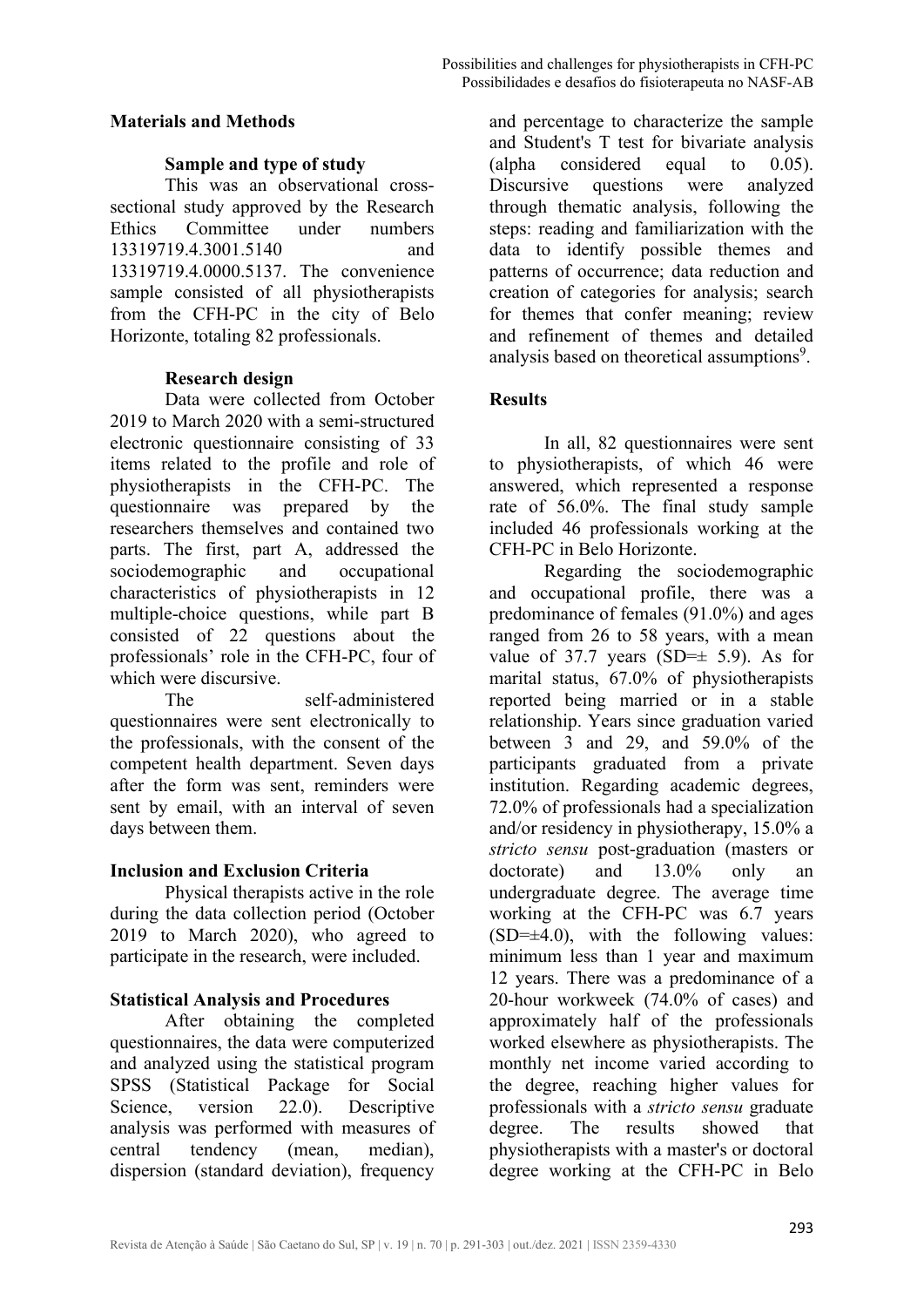Horizonte have, on average, a net monthly income 31% higher compared to the others  $(p=0.023)$ .

Regarding the constitution of the CFH-PC, data analysis showed that in addition to the physiotherapists, the most represented professionals are pharmacists  $(100.0\%)$ , nutritionists  $(96.0\%)$  and speech therapists (91.0%). When asked which

professional is most needed at the CFH-PC, the physiotherapists answered occupational therapists. The composition of the CFH-PC in relation to the professional class can be seen in Graph 1. It is worth emphasizing that this distribution considered the research participants and may not represent the totality of CFH-PC in the city.





Legend: CFH-PC: Expanded Center for Family Health and Primary Care. Source: prepared by the authors

Considering work-related aspects, almost 60.0% of CFH-PC teams work in two BHU and support five to ten tFH (Average=8; SD= $\pm$ 2.2). In 54.0% of the Centers, the total workload of physiotherapy amounts to 40 hours per week, which indicates the importance of these professionals in view of the population's health needs. Generally, a monthly matrix meeting with the CFH-PC is planned for each tFH supported, and physiotherapists participate in an average of 65.0% of the meetings, which is equivalent to 4.6 meetings per month. Information regarding the organization of the CFH-PC was compiled in Table 1.

| Table 1 – Characteristics of the work of Physiotherapists at CFH-PC. |         |         |             |
|----------------------------------------------------------------------|---------|---------|-------------|
| Variable                                                             | Minimum | Maximum | Mean $(DP)$ |
| Weekly workload of CFH-PC professionals                              | 120     | 280     | 174 (47,8)  |
| Number of supported tFH                                              | 5       | 10      | 7,6(1,3)    |
| Scheduled matrix meetings per month                                  | 3       | 10      | 7(1,9)      |
| Number of meetings with the participation of the<br>physiotherapist  |         | 10      | 4,6(2,8)    |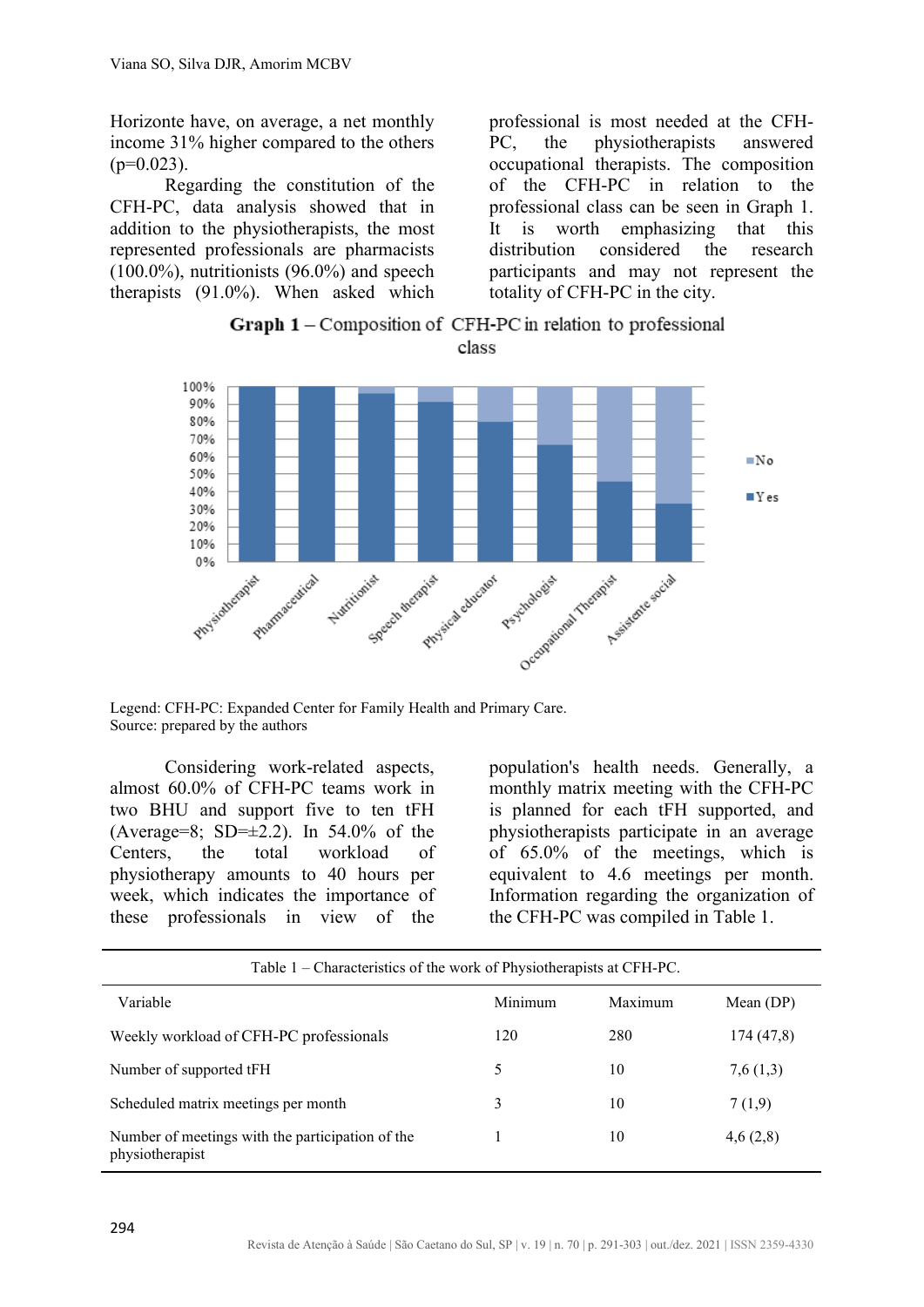Abbreviations: CFH-PC: Expanded Center for Family Health and Primary Care Source: prepared by the authors.

Professionals were asked about the most common care activity in clinical practice, and individual care was the most mentioned modality (59.0% of cases). Shared care is part of the physiotherapists daily work, occurring at least once a month (for 72.0% of the sample). The service is most commonly shared with professionals from the CFH-PC itself (in all cases), and in 52.0% of the reports, with professionals from the tFH. In the interviewees' perception (87.0%), the tFH professionals recognize the role of physiotherapists in PC.

Although individual consultations occupy a considerable part of the schedule, physiotherapists also work in various groups. Most professionals (63.0%) coordinate or participate in four or more health promotion groups. Most physiotherapists (65.0%) said they had space to develop collective actions and almost 90.0% said they felt able to act in accordance with the principles and guidelines of the Brazilian Unified Health System (SUS).

When the professionals were asked which dimension the CFH-PC contributes most to the work of the FHS, 91.0% indicated assistance (individual, collective and home care), while the others mentioned the technical pedagogical dimension (matrix meetings). All participants considered that the work of the CFH-PC enhances the work of the tFH. Graph 2 represents the opinion of physical therapists on the facilitating elements of their work at the CFH-PC. The relationship with professionals from the team itself and from the tFH was highlighted.

Graph 2 - Facilitators of work at CFH-PC in the perception of physiotherapists



Abbreviations: BHU: Basic Health Unit, eSF: Family Health Team, CFH-PC: Expanded Center for Family Health and Primary Care

Source: prepared by the authors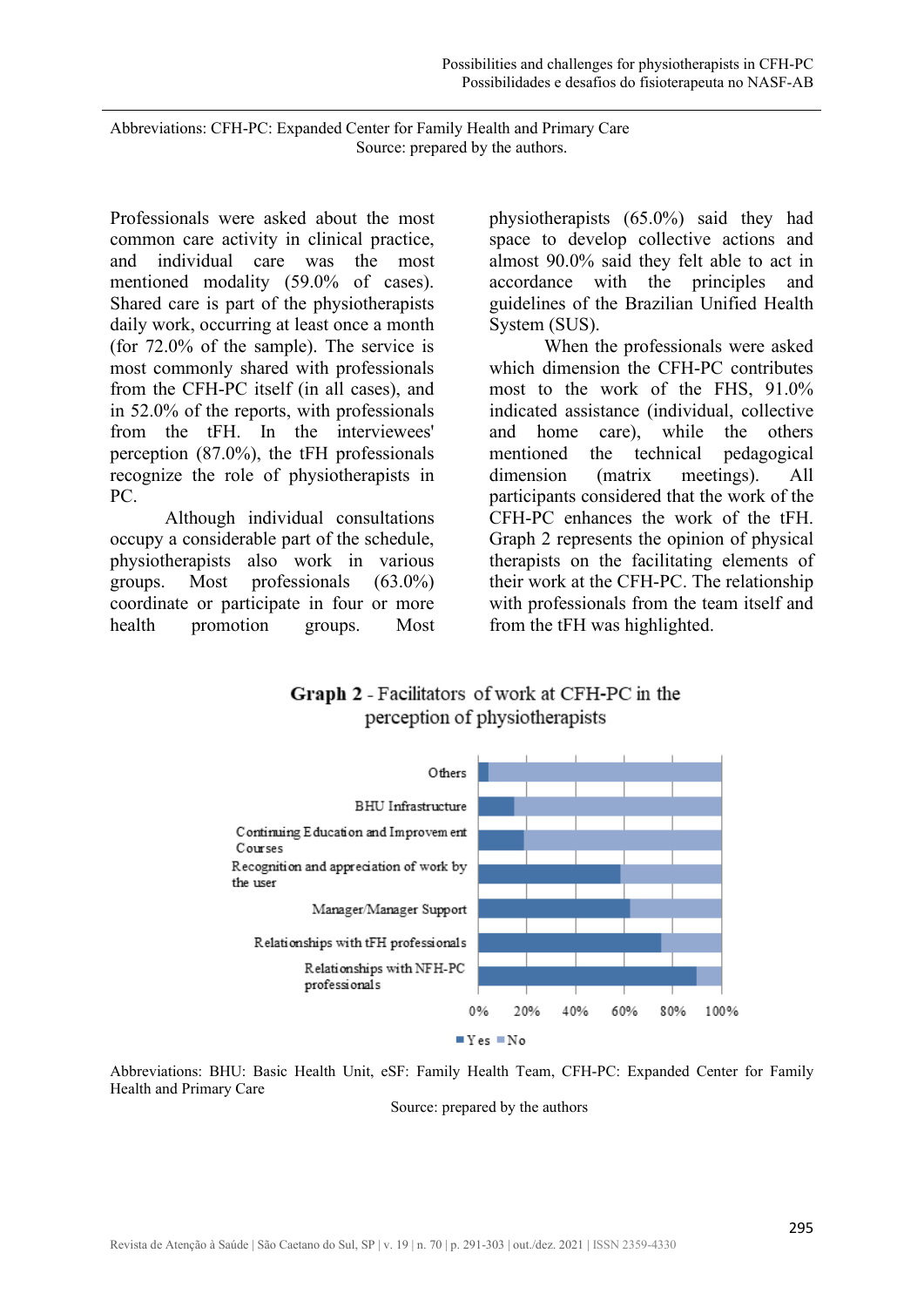

In addition to the objective questions, the electronic questionnaire also had discursive questions, among them three that addressed the barriers and facilitators present in the assistance to the population and the challenges to develop technicalpedagogical actions. Qualitative analysis of the responses showed the existence of structural barriers that hinder assistance actions, such as lack of materials and inadequate infrastructure. As an example, the absence of rooms or offices for individual care and inadequate physical space to develop group activities were mentioned: *"Lack of physical structure at the BHU" (interviewee no. 32); "Lack of physical space for assistance" (offices or spaces for collective practices) (interviewee no. 02)* and *"Lack of material resources" (Interviewee no. 35)*.

Another challenge concerns the size and workload of the CFH-PC teams in view of the demands of the tFH. According to respondent no. 33, "the *demand is higher than the capacity to serve it (insufficient weekly hours*)". In addition to the workload, difficulties were mentioned to participate in matrix support meetings and to work as a team, as shown in the following statement*: "Difficulty for the NFH team to work with tFH and even with the NFH professionals themselves in promotion and prevention actions". (Interviewee no. 14).*

According to the interviewees, the influence of the biomedical model on the work of tFH and NASF-AB professionals is a barrier to the development of care actions for the population: *"Currently, the work is much more focused on curative (individual care) than preventive (groups)", (interviewee no. 12).* Also in relation to the care dimension, the displacement between health clinics and the lack of managerial support were identified as obstacles. Some professionals elucidated aspects inherent to the population that affect care, such as: social

context, beliefs, level of education, difficulty in accessing health services and absenteeism in care: *"there is a lack of commitment in the assisted population, as they do not show for many group and individual consultations", (interviewee no. 18).*

Although there are many challenges for care in the perception of physiotherapists, the results are interesting as the same aspects identified as barriers were also appreciated and classified as facilitators by other professionals. The professional profile required for working, support from the manager and the FHS, as well as the population's adherence facilitated the work process at the CFH-PC according to some physiotherapists, demonstrating that there are differences in the perception and, probably, in the context of performance of the Centers. In addition to these, other facilitators were highlighted, such as appreciation of the service by the population, physical space for the development of actions, professional autonomy and recognition of the work developed by the CFH-PC.

Regarding the technical pedagogical dimension, part of the sample (N=17) does not recognize challenges to carry out matrix support, while most face difficulties in carrying it out due to insufficient time and incompatibility of workload, which in turn compromise the construction of the singular therapeutic project: *"Impossibility to participate in all matrix meetings due to my 20-hour workload" (Interviewee no. 32); "Insufficient time for the tFH and the NFH teams to work on single therapeutic plans (I never participated in the elaboration) (interviewee no. 33)".* Another challenge to the realization of matrix support was the limitation of the physiotherapists, who struggle to understand what matrix support is and how to do in practice. In addition, the lack of appreciation by the FHS, which attaches little importance to this support,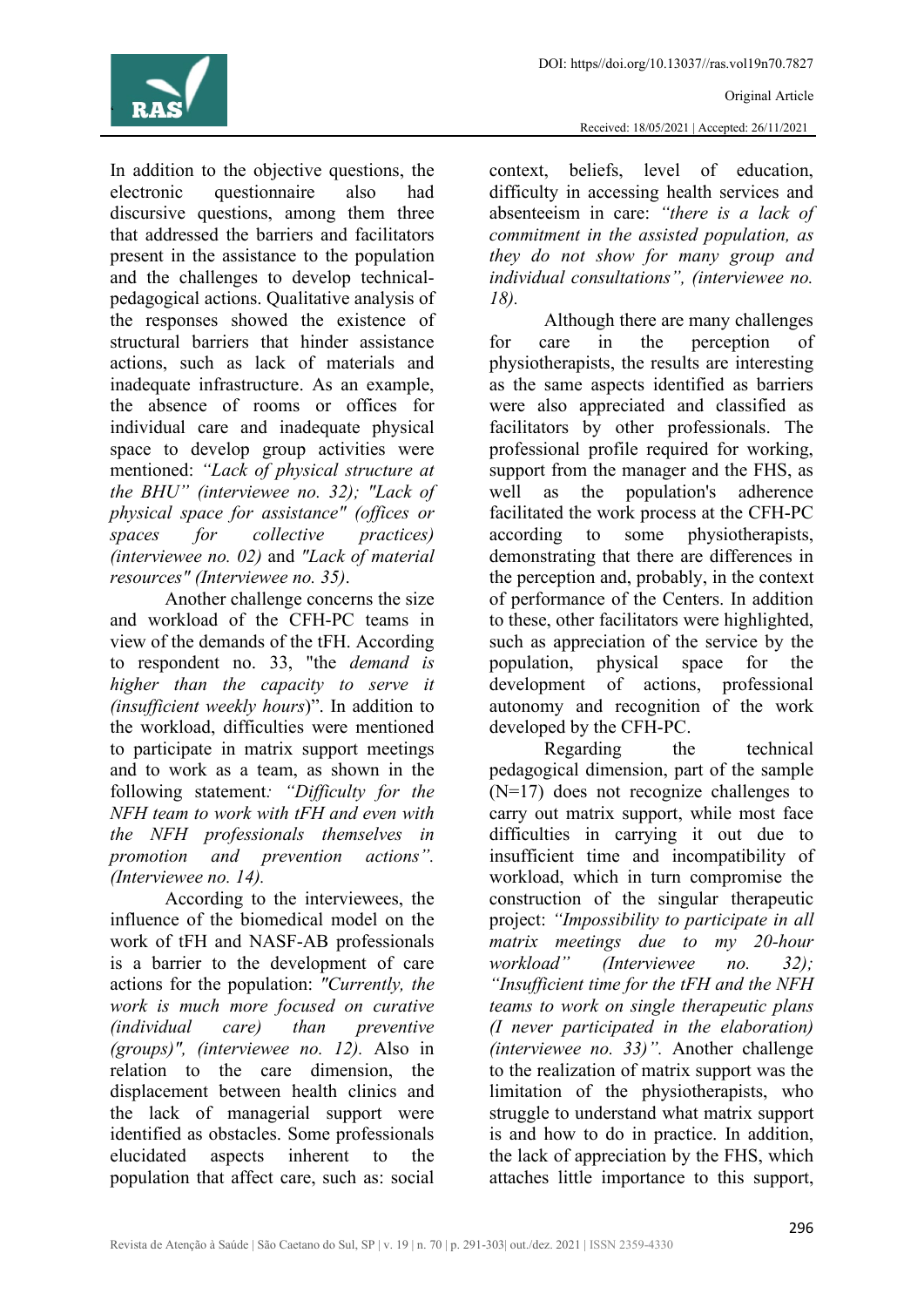was also considered a challenge: *"Often, teams just want to transfer the problem or demand without getting to know patients" (Interviewee no. 18)*; *"there is little interest in discussing cases" (Interviewee no. 11)*. The lack of a link between users and tFH and the poorly qualified and superficial discussion of the cases undermines the quality of the meetings, also hindering matrix support.

## **Discussion**

In Brazil, the implementation of the CFH-PC took place at different times and the configuration of its teams did not follow the same pattern in all regions, as it is influenced by the epidemiological profile of the population and priorities of each municipality<sup>2,3</sup>. In March 2018 there were 5,221 active centers in the country with a large presence of physiotherapists, nutritionists and psychologists10. In Belo Horizonte, the significant participation of pharmacists in the CFH-PC is due to the fact that Pharmaceutical Assistance was one of the 20 themes recommended in the Municipal Health Plan for the period 2018 to 2021. The goal for 2021 was to guarantee the presence of pharmacists (40 hours a week) in the pharmacies of all  $BHU<sup>11</sup>$ , and these professionals were then linked to the CFH-PC teams. Physical Education professionals were also linked to the CFH-PC, but perform their activities mainly in 79 gyms in the city, with a focus on physical activity groups. Psychologists and social workers, with less representation, are professional groups that already existed and worked in Primary Health Care (PHC). Therefore, the implementation of the CFH-PC in Belo Horizonte increased these groups, so that their number in the CFH-PC does not correspond to all professionals linked to PHC.

As recommended in the regulatory documents of the CFH-PC, individual, collective and home care for users is part of the daily life of physiotherapists. In this

study and others, professionals indicated individual care as the most frequent activity<sup>5,12</sup>. Factors such as work overload and lack of specific training for group care can cause the reproduction of traditional practices and hinder the organization and development of groups $^{13}$ .

Collective practices are important means of health promotion and disease prevention, constituting actions that aim not only to meet demands, but also to provide spaces for socialization, psychological support, shared learning and group planning. These practices aim to make subjects autonomous and responsible for their health and, consequently, to prevent illness<sup>2</sup>. Group activities contribute to accessibility to public health, as they provide popular participation based on their specificities and customs $^{14}$ . The users' positive view of these activities expresses the impact and capacity of these actions, which meet the wishes and demands of the participants, as demonstrated by the welcoming, bonding and care<sup>14</sup> that favor the construction of learning and the exchange of experiences.

It should be considered that the interviewed sample, despite feeling prepared to work in PHC in accordance with the principles of the SUS mentioned the high demand of the FHS as a factor of overload, in addition to the lack of infrastructure and materials. In a qualitative study with professionals from the Family Health team in the city of Ribeirão Preto, the lack of interest of professionals, work overload, low user adherence and limitations of physical space and materials were aspects that made it difficult to carry out the group practices<sup>13</sup>. As it is an essential tool in health promotion and education, the guidelines proposed for the NFH place groups as priority actions in  $PC<sup>2</sup>$ . . Therefore, organizing the schedule with time slots shared with the team and intended for group planning emerges as a recommendation to professionals, combined with continuing education and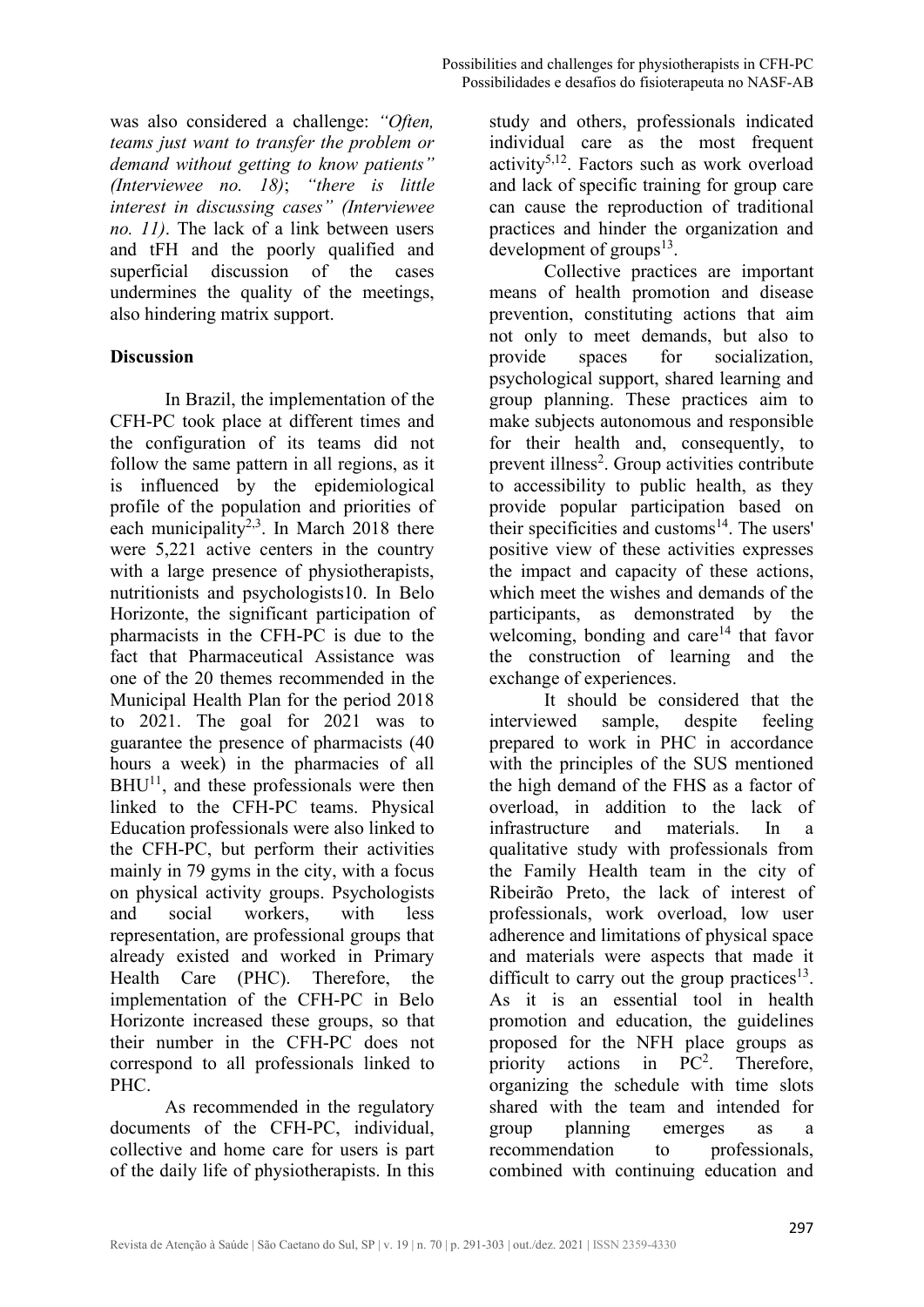approximation with community leaders to identify social facilities that respond to local infrastructure demands. Thus, it is plausible to think that the increase in the offer of collective actions will have a positive impact on the physiotherapists' work process, with a reduction in the demands for individual assistance.

Most physiotherapists stated that their academic training was carried out in line with SUS guidelines, helping to make them able to work in PC. The National Curriculum Guidelines (NCG) of the Undergraduate Course in Physiotherapy, an important milestone for the transformation of teaching<sup>15</sup>, published in 2002, defines a generalist, humanistic and critical training, in a way that allows the physiotherapist to act at all levels of care<sup>16</sup>. The academic training of health professionals based on the skills required by the SUS is reaffirmed in the NCG and each Higher Education Institution (HEI) has the flexibility to develop and adapt training profiles through the transformations and needs of society $17$ . Thus, teaching with a focus on the SUS should not only be included in planning, but also in the curriculum and teaching methods $17$ 

Several interventions and strategies were carried out to provide changes in undergraduate degrees in health and bring students closer to the SUS, namely EducarSUS, AprenderSUS, VER-SUS, Training Courses for Facilitators of Permanent Health Education and Activation of Change<sup>18</sup>, National Policy of Continuing Health Education  $(PNCEH)^{19}$ , Pró-Saúde, PET Saúde and Professional residencies<sup>18</sup>. Many advances were achieved in the training of physiotherapists towards a broader view of health, however, there are still issues to be improved and debated on the subject<sup>5,20,21</sup>.

Some participants reported the influence of the biomedical model on the role of professionals of the CFH-PC and the tFH in providing assistance to the population, with an emphasis on the

disease, defined as a disarrangement or failure of the body to adapt to the environment<sup>22</sup>. With the reformulation of PC, centered on the FHS, there is an action model that favors health promotion and disease prevention actions centered on the individual and groups $2<sup>3</sup>$ . This modality is based on the social determinants of the health-disease process<sup>23</sup>. Thus, understanding the biopsychosocial logic is essential for working in PHC and not perpetuating biomedical actions.

In this study, the challenges to the work of the physiotherapist in the CFH-PC were addressed by work dimensions and their results are in line with most findings in the literature4,5,6,7,8,20,13,24,25,26. One of the ways to overcome these difficulties is by improving professionals through continuing education, which consists of the continuous acquisition of scientific knowledge and permanent education that reflects and allows a constant reflection on work in healthcare. Both favor the acquisition of new knowledge and skills, providing professional training, assistance, process renewal and work organization<sup>27</sup>.

The main challenge for the assistance to the population was the lack of infrastructure and materials, which, in part, is justified by the fact that the health clinics were not planned to receive teams from CFH-PC. According to the program guidelines, the resources allocated to the program must meet the demands of physical space, transport and adequate materials for carrying out the actions at the BHU or in community locations<sup>2</sup>. After the publication of Technical Note  $03-2020^{28}$ , municipalities became responsible for providing these resources to CFH-PC. It is noteworthy that the work developed in PC must be carried out prioritizing the use of light technologies such as reception, bonding and qualified listening<sup>6,24</sup>. However, it is understood that the availability of spaces positively influences the performance of the service, as well as the bond with the community and the support of the manager, which appear as a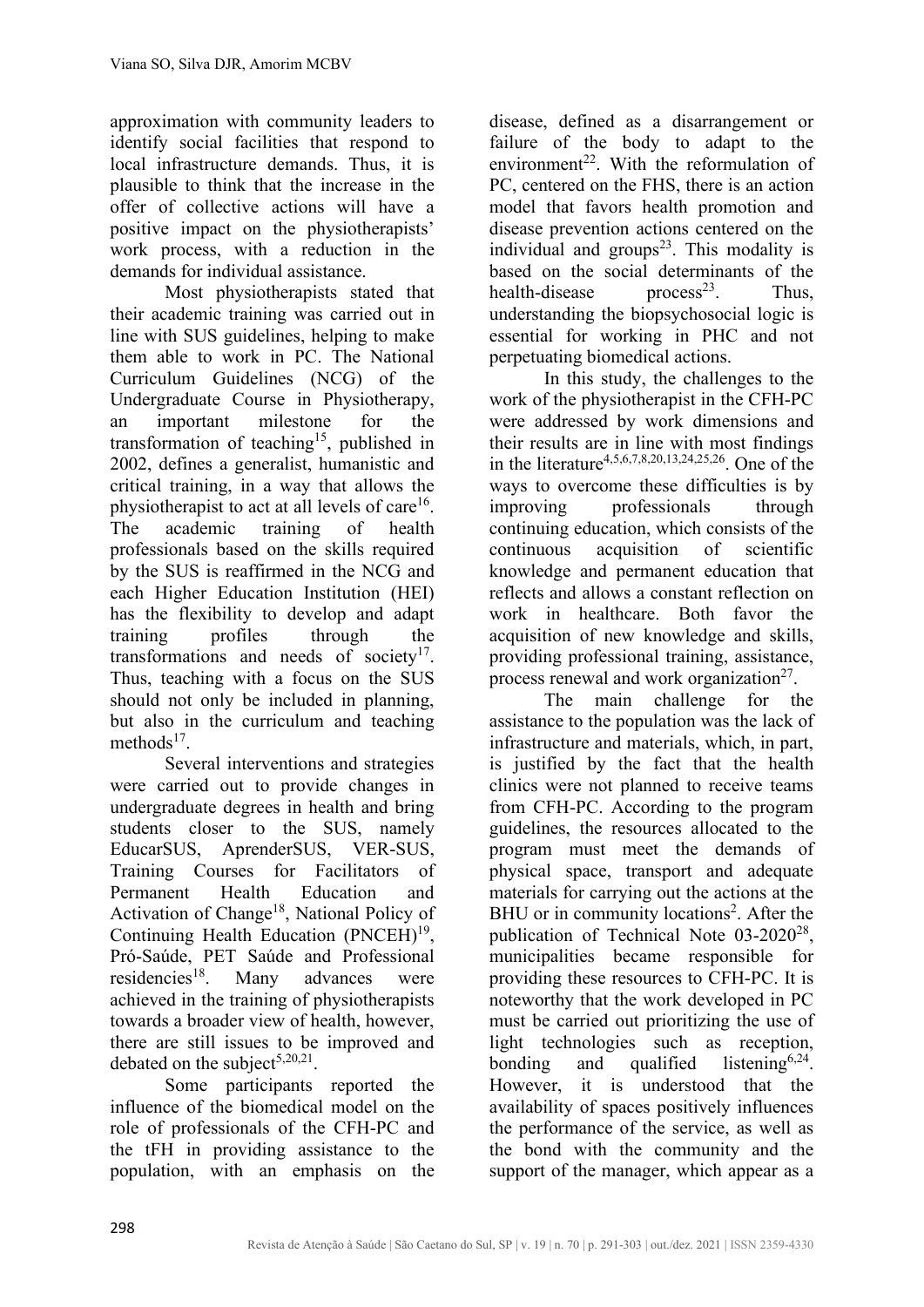possibility of expanding opportunities in relation to the physical space.

Another challenging point highlighted in this study refers to the quality of matrix support meetings, which are essential for pedagogical technical support<sup>29</sup>. Factors such as the professional's unpreparedness, lack of perceived benefit of the meetings by the FHS, the weakness of the bond between the FHS and users and the number of FHS supported in relation to the workload, in the perception of physiotherapists, compromise the pedagogical technical dimension. In the studies by Formiga and Ribeiro<sup>5</sup> and Braghini, Ferreti and Ferraz<sup>7</sup>, the physiotherapists' working hours were also considered insufficient to meet the demands for assistance to the population and matrix support. Regarding the weekly workload at the CFH-PC, there are professionals with 20 and 40 hours, but physiotherapists are in the first group because, by law, their weekly working hours must have a maximum of 30 hours<sup>30</sup>. To meet the needs of the city, it is common for two physiotherapists to work 20 hours a week at the same CFH-PC. This conformation highlights the importance of communication between team members so that cases are properly discussed and shared even in the absence of any member $31,32$ .

It is believed that the recent creation of the CFH-PC is another challenge to the realization of matrix support as recommended, in addition to the specificities of each territory and the team. The quality of matrix support requires the interaction between CFH-PC and tFH which, in turn, cannot be determined by the workload, and must be based on professional aspects such as multidisciplinarity, bonding, comprehensive care, accessibility, solution capacity and longitudinality<sup>33</sup>. The meetings between these teams expand the scope of the actions that will be  $decu$ developed<sup>2,34</sup> as matrix support provides and encourages a space for active

communication and knowledge sharing between the reference team and that of supporters<sup>31</sup>. On the other hand, it is known that the meeting is not the only space for exchange and professionals from both teams can take advantage of other contact opportunities to interact and share experiences. Therefore, matrix support should not remain in the background, but instead be blended with care, resulting in an action based on social and intrinsic issues of users<sup>2</sup> and capable of increasing the resolution of the population's health problems.

The organization of the actions developed in the service<sup>34</sup> and the qualification of professionals through improvement courses $^{29}$ , for example, the course offered by the Ministry of Health to improve matrix support in  $PC<sup>2</sup>$ , are mechanisms that qualify the meetings, as well as the hiring of new professionals to increase availability in the teams' schedules<sup>29</sup>. Other ways to improve matrix support occur by using instruments in the interaction with teams and users, guaranteeing the workload for its realization<sup>35</sup>, flexibility in the elaboration of the professionals' schedules (MELO et al. 2018), evaluation of practices and results obtained<sup>35,29</sup>, constancy in meetings and institutionalized spaces for them<sup>29</sup>. To all the factors mentioned, there is the need for professionals to have a comprehensive look at the health-disease process based on the biopsychosocial model<sup>36</sup>. In a study on the challenges of CFH-PC in its 10 years of existence, strategies are cited such as the expansion of permanent education according to the configuration of each team and territory inserted, discussion of the NFH theme and matrix support in residency programs, elaboration of evaluation tools and studies that show the results of the CFH-PC for the consolidation of the matrix support and of the Centers<sup>10</sup>.

The territory is considered a unique geographical area of decentralized elaboration, where health promotion,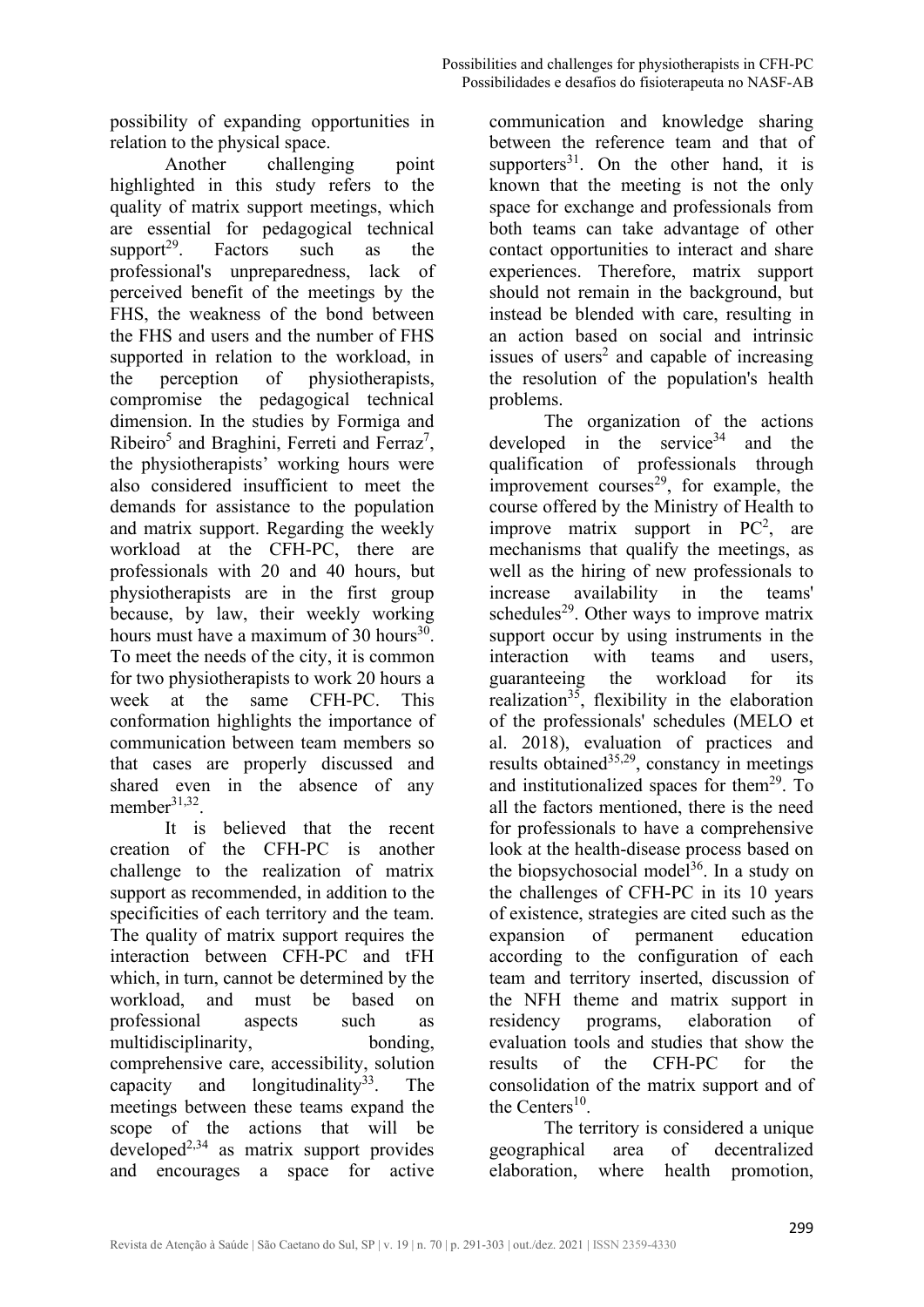disease prevention, surveillance and health recovery interventions are carried out<sup>37</sup>. Territories have specific forms of illness, but generally their health determinants arise from a general scope<sup>38</sup>. Thus, it is necessary to consider the different contexts and specificities of each region, understanding its dynamism and not being restricted to geographic delimitation<sup>39</sup>. In the same perspective, one must consider the differences in role between professionals at the CFH-PC according to individual skills and specificities<sup>2</sup>. When analyzing the different perceptions reported by physiotherapists about the barriers and facilitators present in their role in the researched context, it was evident that the heterogeneity in the responses is related to the specificities of each researched region, characteristics of the tFH and CFH-PC, in addition to distinct profiles of professionals. Given the above, it is important to emphasize that recent changes in the regulations of the CFH-PC can compromise the continuity of the program. In November 2019, the publication of Ordinance No. 2.97940, and later of Technical Note No. 3/2020- DESF/SAPS/MS28, released regulations regarding the operation of the CFH-PC and a new situation came into effect. One of the changes concerns the composition of teams, which are no longer related to the typology of the program, with the municipal manager being responsible for defining their operation: workload, composition of teams (NFH-tFH), financing and methods. It is understood that the way in which managers handle the structuring and agreements is a conditioning factor for the role of the CFH- $PC^{10}$ . Thus, this Technical Note<sup>28</sup> imposed a new challenge on the permanence of the CFH-PC and the consequent role of physiotherapists and all other professionals who are part of the program.

This was the first study to investigate the role and challenges faced by physical therapists at the CFH-PC in Belo Horizonte and has limitations of

sample representativeness, as in six of the nine health districts in the city, 40% or less was obtained. Participation of physiotherapists, which can influence the results found, as the potential and obstacles of each territory are different. Another point refers to the size of the electronic questionnaire, apparently extensive for having 34 questions, which may have contributed to more objective and less indepth answers in the discursive questions.

## **Conclusion**

Physiotherapist are inserted in PC through the CFH-PC and in the city of Belo Horizonte they have worked in the care and technical-pedagogical dimensions, with greater difficulty in the latter. Despite providing home and collective care through groups, the predominant activity in practice is individual care, often shared with other CFH-PC professionals. In the perception of physical therapists, there is difficulty in multidisciplinary work, performing matrix support itself and articulation between work demand and workload. In addition, although less mentioned, other barriers were the prevalence of the biomedical model in the form of professional practice and the scarcity of material resources and infrastructure.

As work facilitators, the support of the manager and the FHS, professional profile and autonomy, availability of physical space and appreciation of their work by the population were highlighted. The results showed heterogeneity in the responses regarding the facilitators and barriers existing in the physiotherapist's work, demonstrating the complexity and specificity of health territories and the different professional profiles. Knowing the challenges present in the practice of physiotherapists at CFH-PC can contribute to improvements in their performance and that of other professionals, in addition to collaborating with permanent qualification processes. Finally, after recent changes in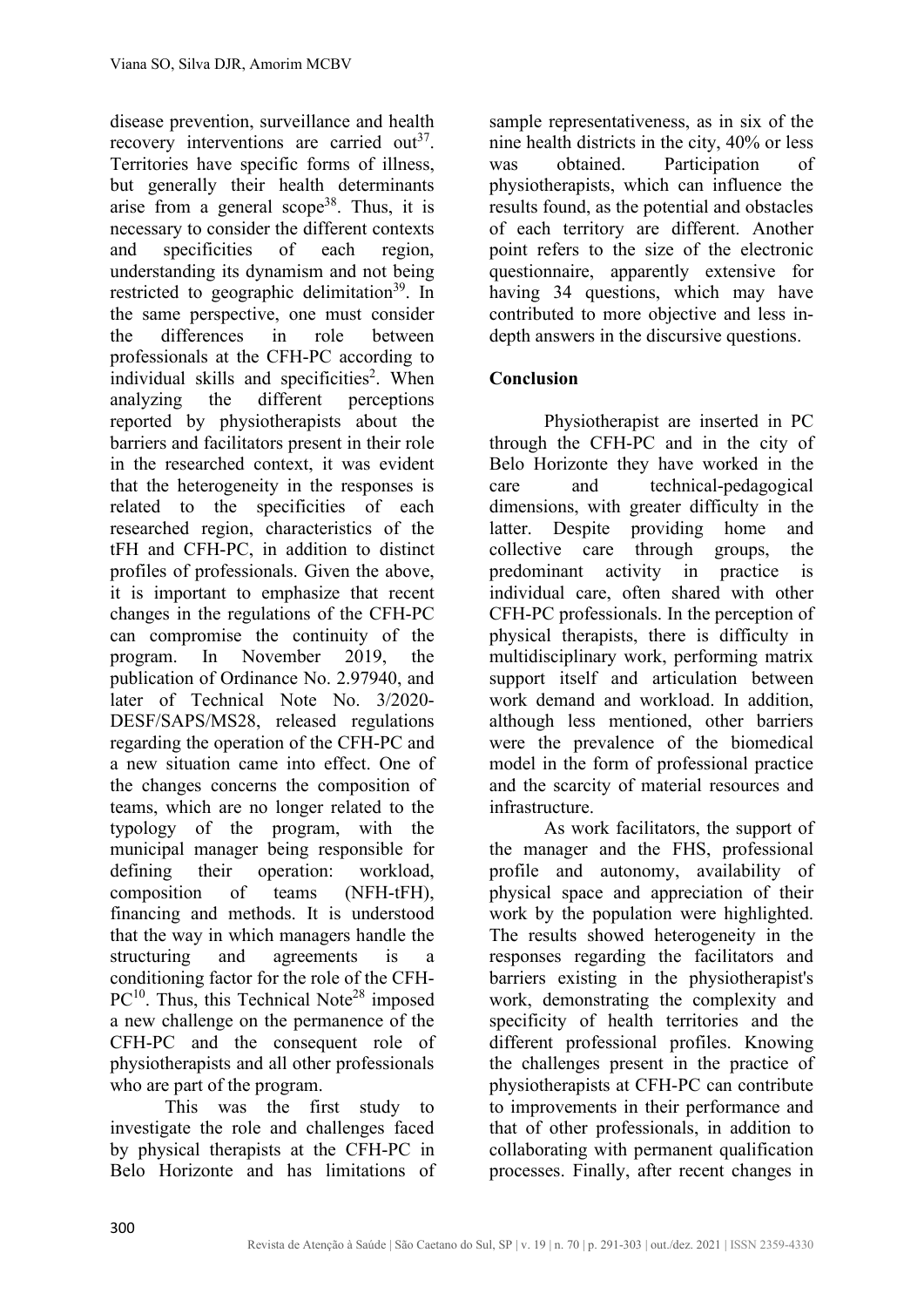the functioning of the program, it is necessary to understand that the barriers to the roles of physical therapists go beyond

intrinsic aspects of work at the CFH-PC and are also related to decisions taken by the three levels of government.

#### **References**

- 1. Ministério da Saúde (BR). Portaria nº 154, de 24 de janeiro de 2008. Cria os Núcleos de Apoio à Saúde da Família - NASF. Diário Oficial da União. 04 de march de 2008: 43.
- 2. Ministério da Saúde (BR). Núcleo de Apoio à Saúde da Família Volume: Ferramentas para a gestão e para o trabalho cotidiano. Brasília; 2014.
- 3. Carvalho MS, et al. Necessidade e dinâmica da força de trabalho na Atenção Básica de Saúde no Brasil. Ciên. Saúde Colet. 2018; 23(1): 295-302.
- 4. Braghini CC, Ferretti F, Ferraz L. Atuação do fisioterapeuta no NASF: percepção dos coordenadores e da equipe. Fisioter. Mov. [\(Online\).](http://portal.revistas.bvs.br/transf.php?xsl=xsl/titles.xsl&xml=http://catserver.bireme.br/cgi-bin/wxis1660.exe/?IsisScript=../cgi-bin/catrevistas/catrevistas.xis%7Cdatabase_name=TITLES%7Clist_type=title%7Ccat_name=ALL%7Cfrom=1%7Ccount=50&lang=pt&comefrom=home&home=false&task=show_magazines&request_made_adv_search=false&lang=pt&show_adv_search=false&help_file=/help_pt.htm&connector=ET&search_exp=Fisioter.%20Mov.%20(Online)) 2016; 29(4): 767-76.
- 5. Formiga NFB, Ribeiro KSQS. Inserção do Fisioterapeuta na Atenção Básica: uma Analogia entre Experiências Acadêmicas e a Proposta dos Núcleos de Apoio à Saúde da Família (NASF). Rev. bras. ciên. saúde. 2012; 16(2): 113-22.
- 6. Souza MC, Bonfim AS, Souza JN, Vilela ABA, Franco TB. Fisioterapia e núcleo de apoio à saúde da família: conhecimento, ferramentas e desafios. Mundo saúde (Impr.). 2013; 27(2): 176-84.
- 7. Braghini CC, Ferretti F, Ferraz L. Atuação do fisioterapeuta no contexto dos núcleos de apoio a saúde da família[. Fisioter. Mov. \(Online\).](http://portal.revistas.bvs.br/transf.php?xsl=xsl/titles.xsl&xml=http://catserver.bireme.br/cgi-bin/wxis1660.exe/?IsisScript=../cgi-bin/catrevistas/catrevistas.xis%7Cdatabase_name=TITLES%7Clist_type=title%7Ccat_name=ALL%7Cfrom=1%7Ccount=50&lang=pt&comefrom=home&home=false&task=show_magazines&request_made_adv_search=false&lang=pt&show_adv_search=false&help_file=/help_pt.htm&connector=ET&search_exp=Fisioter.%20Mov.%20(Online)) 2017; 30(4): 703-13.
- 8. Barbosa EG, Ferreira DLS, Furbino SAR, Ribeiro EEN. Experiência da fisioterapia no Núcleo de Apoio à Saúde da Família em Governador Valadares, MG. Fisioter. Mov. (Online). 2010; 23(2): 323-30.
- 9. Minayo, MCS. Análise qualitativa: teoria, passos e fidedignidade. Ciên. Saúde Colet, 2012, 17(3), 621- 6.
- 10. Melo EA, Miranda L, Silva AM, Limeira RMN. Des anos dos Núcleos de Apoio à Saúde da Família (NASF): problematizando alguns desafios. Saúde Debate. 2018; 42(1): 328-40.
- 11. SECRETARIA MUNICIPAL DE SAÚDE DE BELO HORIZONTE. Plano municipal de saúde 2018-2021. Belo Horizonte, 2018.
- 12. Fernandes JM, Rios TA, Sanches VS, Santos MLM. As ferramentas do NASF nas práticas em saúde de fisioterapeutas. Fisioter. Mov (Online), 29(4): 741-50, Oct./Dec. 2016.
- 13. Sanchez P. Práticas grupais e promoção da saúde: estratégia, contribuições e desafios. [Dissertação], Ribeirão Preto: Universidade de São Paulo, 1-73, 2018.
- 14. Fernandes ETP, Souza MNL,Rodrigues SM. Práticas de grupo do Núcleo de Apoio à Saúde da Família: perspectiva do usuário. Physis (impresso). 2019; 29(1): 2-18.
- 15. Bispo Júnior JP. Formação em fisioterapia no Brasil: reflexões sobre a expansão do ensino e os modelos de formação. Hist. cienc. saúde-Manguinhos [Internet]. 2009:16(3): 655-668.
- 16. CONSELHO NACIONAL DE EDUCAÇÃO CÂMARA DE EDUCAÇÃO SUPERIOR. Resolução CNE/CES. 4, de 19 de fevereiro de 2002. Institui Diretrizes Curriculares Nacionais do Curso de Graduação em Fisioterapia. Diário Oficial da União. 2002: Seção 1, p. 11.
- 17. Damiance RM, Panes VBC, Caldana ML, Bastos JRM. Formação acadêmica para o SUS X Competência pedagógica do formador: algumas considerações para o debate. Rev. Salusvita (Online). 2016: 35(3): 453-474.
- 18. Batista CB. Movimentos de reorientação da formação em saúde e as iniciativas ministeriais para as universidades. Barbarói. 2013; (38): 97-125.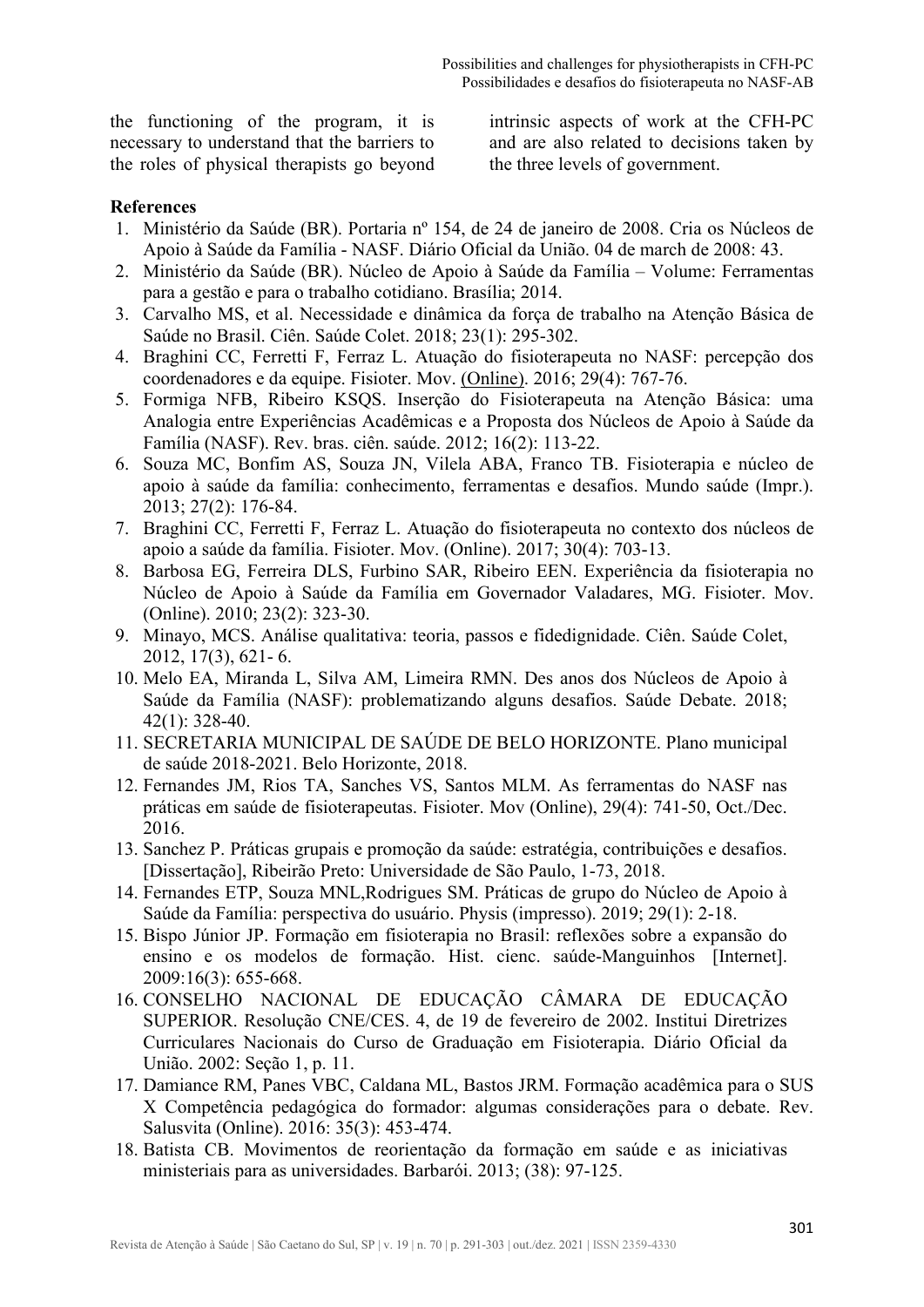- 19. Ministério da Saúde (BR). Secretaria de Gestão do Trabalho e da Educação na Saúde. Departamento de Gestão da Educação na Saúde. Política Nacional de Educação Permanente em Saúde: o que se tem produzido para o seu fortalecimento?. Brasília: Ministério da Saúde, 2018.
- 20. Souza MO, Santos KOB. Atuação do fisioterapeuta no Núcleo de Apoio à Saúde da Família. Fisioter. Mov. (Online). 2017; 30(2): 237-46.
- 21. Bim CR, Diamante C. Formação em fisioterapia: como a saúde coletiva está inserida nas instituições públicas de ensino superior do Paraná. Cad. Edu Saúde e Fis. 2020; 7(13): 2- 13.
- 22. Puttini RF, Junior AP, Oliveira LR. Modelos explicativos em saúde coletiva: abordagem biopsicossocial e auto-organização. Physis. 2010; 20(3): 753-67.
- 23. Esmeraldo GROV, Oliveira LC, Filho CEE, Queiroz DM. Tensão entre o modelo biomédico e a Estratégia de Saúde da Família: a visão dos trabalhadores de saúde. Rev. APS. 2017; 20(1): 98-106.
- 24. Souza MC, Bonfim AS, Souza JN, Vilela ABA, Franco TB. Fisioterapia e núcleo de apoio à saúde da família: um estudo sob a ótica dos gestores, profissionais e usuários de saúde da família. Rev. APS. 2014; 17(2): 189-94.
- 25. FILHO AVD, Vieira[, Av](https://pesquisa.bvsalud.org/portal/?lang=pt&q=au:%22Aveiro,%20Mariana%20Chaves%22)eiro MC. Atuação dos fisioterapeutas dos núcleos de apoio à saúde da família entre idosos do município de Arapiraca-Al, Brasil. [Rev. bras.](http://portal.revistas.bvs.br/transf.php?xsl=xsl/titles.xsl&xml=http://catserver.bireme.br/cgi-bin/wxis1660.exe/?IsisScript=../cgi-bin/catrevistas/catrevistas.xis%7Cdatabase_name=TITLES%7Clist_type=title%7Ccat_name=ALL%7Cfrom=1%7Ccount=50&lang=pt&comefrom=home&home=false&task=show_magazines&request_made_adv_search=false&lang=pt&show_adv_search=false&help_file=/help_pt.htm&connector=ET&search_exp=Rev.%20bras.%20promo%C3%A7.%20sa%C3%BAde%20(Impr.))  [promoç. saúde \(Impr.\).](http://portal.revistas.bvs.br/transf.php?xsl=xsl/titles.xsl&xml=http://catserver.bireme.br/cgi-bin/wxis1660.exe/?IsisScript=../cgi-bin/catrevistas/catrevistas.xis%7Cdatabase_name=TITLES%7Clist_type=title%7Ccat_name=ALL%7Cfrom=1%7Ccount=50&lang=pt&comefrom=home&home=false&task=show_magazines&request_made_adv_search=false&lang=pt&show_adv_search=false&help_file=/help_pt.htm&connector=ET&search_exp=Rev.%20bras.%20promo%C3%A7.%20sa%C3%BAde%20(Impr.)) 2012; 25(4): 397-404.
- 26. Belettini NP, et al. Fisioterapeutas integrantes do Núcleo de Apoio à Saúde da Família do Estado de Santa Catarina: competências e desafios. Fisioter. Bras.. 2013; 14(6): 433-8.
- 27. Silva ICB, Silva LAB, Valença AMG, Sampaio J. O processo de trabalho do núcleo ampliado de saúde da família e atenção básica. Trab. Educ. Saúde. 2019; 17(1): 1-19.
- 28. BRASIL. NOTA TÉCNICA Nº 3/2020-DESF/SAPS/MS, de 28 de janeiro de 2020. Dispõe sobre o Núcleo Ampliado de Saúde da Família e Atenção Básica (NASF-AB) e o Programa Previne Brasil. Ministério da Saúde, Secretaria de Atenção Primária à Saúde Departamento de Saúde da Família.
- 29. Treichel CAS, Campos RTO, Campos GWS. Impasses e desafios para consolidação e efetividade do apoio matricial em saúde mental no Brasil. Interface comun. saúde educ.. 2019; 23.
- 30. Brasil. Lei nº 2.436, de 01 de março de 1994. Fixa a Jornada de Trabalho dos Profissionais Fisioterapeutas e Terapeuta Ocupacional. Brasília 1 de march 1994.
- 31. Campos GWS, Domitti AC. Apoio matricial e equipe de referência: uma metodologia para gestão do trabalho interdisciplinar em saúde. Cad. Saúde Pública. 2007; 23(2): 399- 407.
- 32. Ministério da Saúde (BR), Secretaria de Atenção à Saúde, Departamento de Atenção Básica. Práticas em reabilitação na AB: o olhar para a funcionalidade na interação com o território. Ministério da Saúde: Brasília, 2017.
- 33. Hirdes A. A perspectiva dos profissionais da Atenção Primária à Saúde sobre o apoio matricial em saúde mental. Ciên. Saúde Colet. 2015; 20(2).
- 34. Pannizi M, Lacerda JT, Natal S, Franco TB. Reestruturação produtiva na saúde: atuação e desafios do Núcleo de Apoio à Saúde da Família. Saúde Debate. 2017; 41(112): 155-70.
- 35. Castro CP, Oliveira MM, Campos GWS. Apoio Matricial no SUS Campinas: análise da consolidação de uma prática interprofissional na rede de saúde. Ciên. Saúde Colet. (Impresso). 2016; 21(5): 1625-36.
- 36. Bezerra E, Dimenstein, M. Os CAPS e o trabalho em rede: tecendo o apoio matricial na atenção básica. Psicol. ciênc. prof. 2008; 28(3): 632-645.